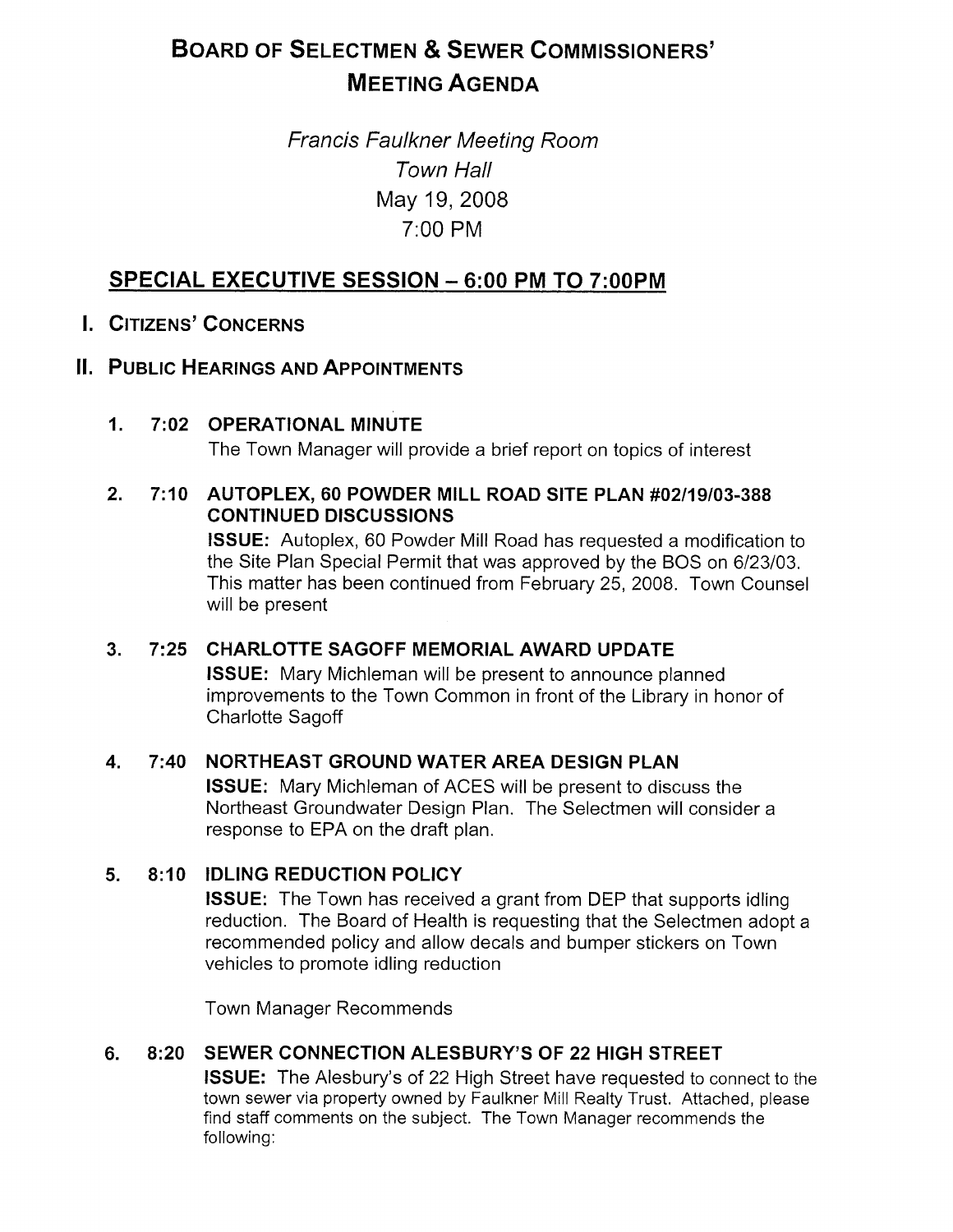Request the applicant to provide written documentation from Faulkner Mill that details the proposed sewer extension, the anticipated wastewater capacity of 22High Street and the schedule proposed for placing the force main to service that property. The applicant should also be clearly informed that at this point of time there is no available uncommitted capacity within the sewer system. Note that the Water Resources Advisory Committee (WRAC) has formed subcommittees to determine if there a sewer extension is a viable option for the Spencer/Tuttle/Flint and West Acton Center areas. WRAC will provide a recommendation to the Selectmen on a course of action for proceeding ahead with that sewer extension project or abandoning the project. At that point the available wastewater capacity can be allocated to properties that have made requests. The Selectmen should charge WRAC with developing and recommending a policy that details a mechanism for prioritizing sewer extension.

# 7. 8:30 ALEXAN, CONCORD 40B

ISSUE: The ZBA has continued their hearing on the Alexan Concord 40B project until June  $10<sup>th</sup>$ . BSC has been hired by the Town to perform peer review on the traffic impact study that was done for Trammel Crowe by VAI. It is hoped that the peer review will be done by the June  $10<sup>th</sup> ZBA$  hearing, The Town Manager would like to discuss what comments the Board would like to submit to the ZBA on the project as well as any comments on mitigation.

In addition, Special Counsel James Shea, who has supported the ZBA on this matter, has left the firm of Angel, Edwards, Palmer and Dodge. The Town Manager will have a recommendation on Special Counsel on Monday evening.

# **III. SELECTMEN'S BUSINESS**

# 8. WEST ACTON BUSINESS SEWER PETITION

ISSUE: The Board has received a petition from business owners in West Acton requesting information and plans concerning the option to extend sewer to West Acton. Selectman McGee will lead the discussion

# 9. DISCUSSION OF GREEN TEAM

ISSUE: Selectmen will consider the formation of a committee to study "Green Issues" and make recommendations on such

# 10. WRAC UPDATE/DISCUSSION OF SELECTMEN REPRESENTATIVES ISSUE: Board discussion of Board member attendance.

# 11. PRELIMINARY DISCUSSION REGARDING BOARD AND COMMITTEE REAPPOINTMENT PROCESS

ISSUE: Selectmen to consider the yearly appointments to Boards and Committees for action at the June 23 Board meeting.

# 12. OVERSIGHT MEETINGS, BEGIN TO SCHEDULE

ISSUE: Selectmen to discuss scheduling of yearly oversight meetings with Major Boards and Committees.

# 13. OTHER BUSINESS

# IV. TOWN MANAGER'S REPORT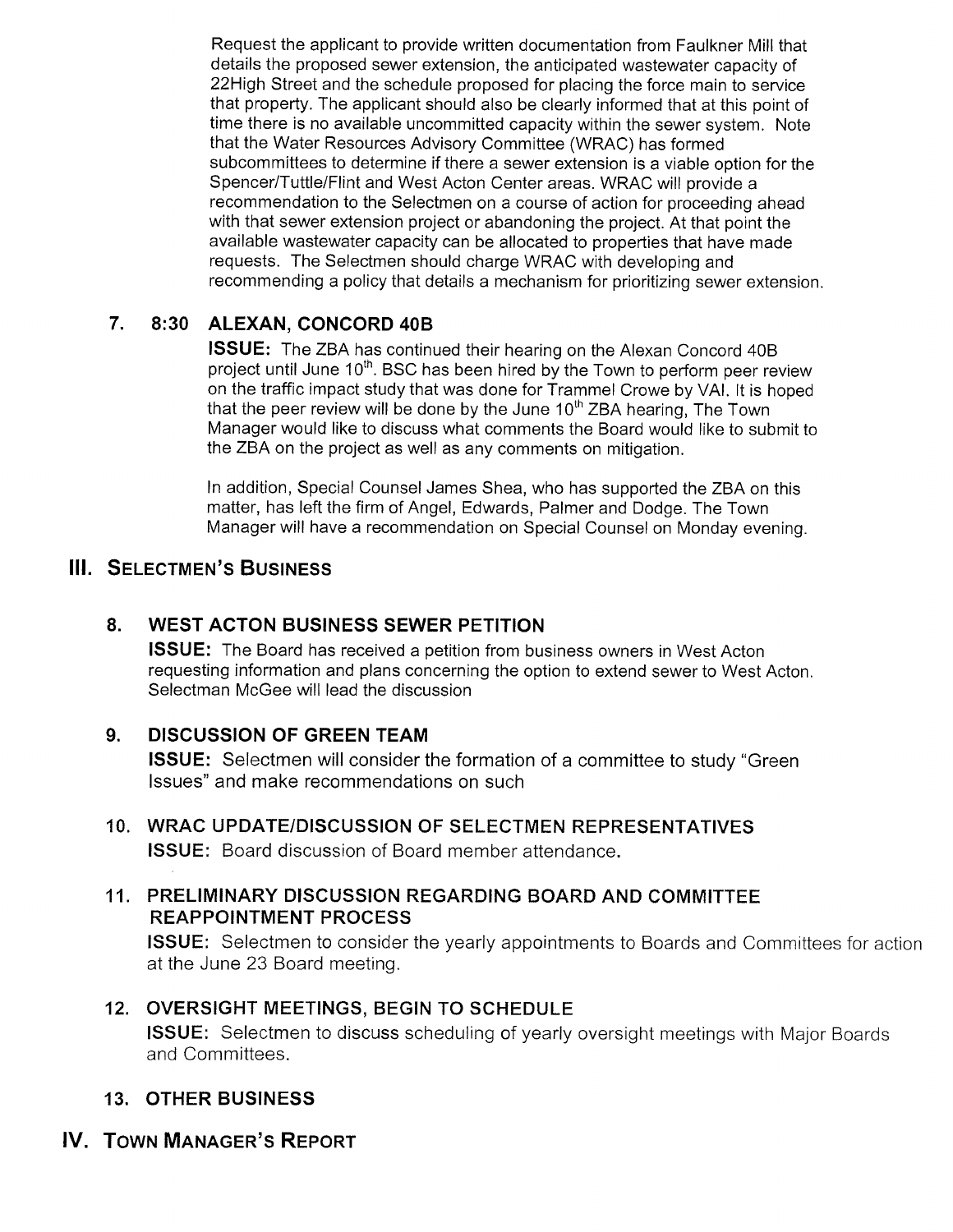# V. CONSENT AGENDA

- 14. DECISION, SPECIAL USE PERMIT #04/02/08-413, NEW ENGLAND GYMS, INC. D/B/A ANYTIME FITNESS, 5 NAGOG PARK Enclosed please find materials in the subject regard, for Board consideration.
- 15. JENKS FUND REQUEST ALLOCATION 2008 Enclosed please find materials in the subject regard, for Board consideration
- 16. YARD SALE REQUEST, FOR RELAY FOR LIFE Enclosed please find materials in the subject regard, for Board consideration
- 17. DISPOSAL OF OBSOLETE MATERIALS, WEST ACTON LIBRARY Enclosed please find materials in the subject regard, for Board consideration
- 18. DISPOSAL OF OBSOLETE MATERIALS, ACTON MEMORIAL LIBRARY Enclosed please find materials in the subject regard, for Board consideration

# VI. EXECUTIVE SESSION

### Scheduled for 6:00 PM

# ADDITIONAL INFORMATION

Enclosed please find additional correspondence that is strictly informational and requires no Board action.

# FUTURE AGENDAS

June 9 & 23 July 14, August 11, September 8 & 22

# FUTURE AGENDA ITEMS

# MINUTES PENDING VOTES

May 12, 2008

# PENDING COMMITTEE APPOINTMENTS

David Honn, DRB Vivek Kulkarni, EDC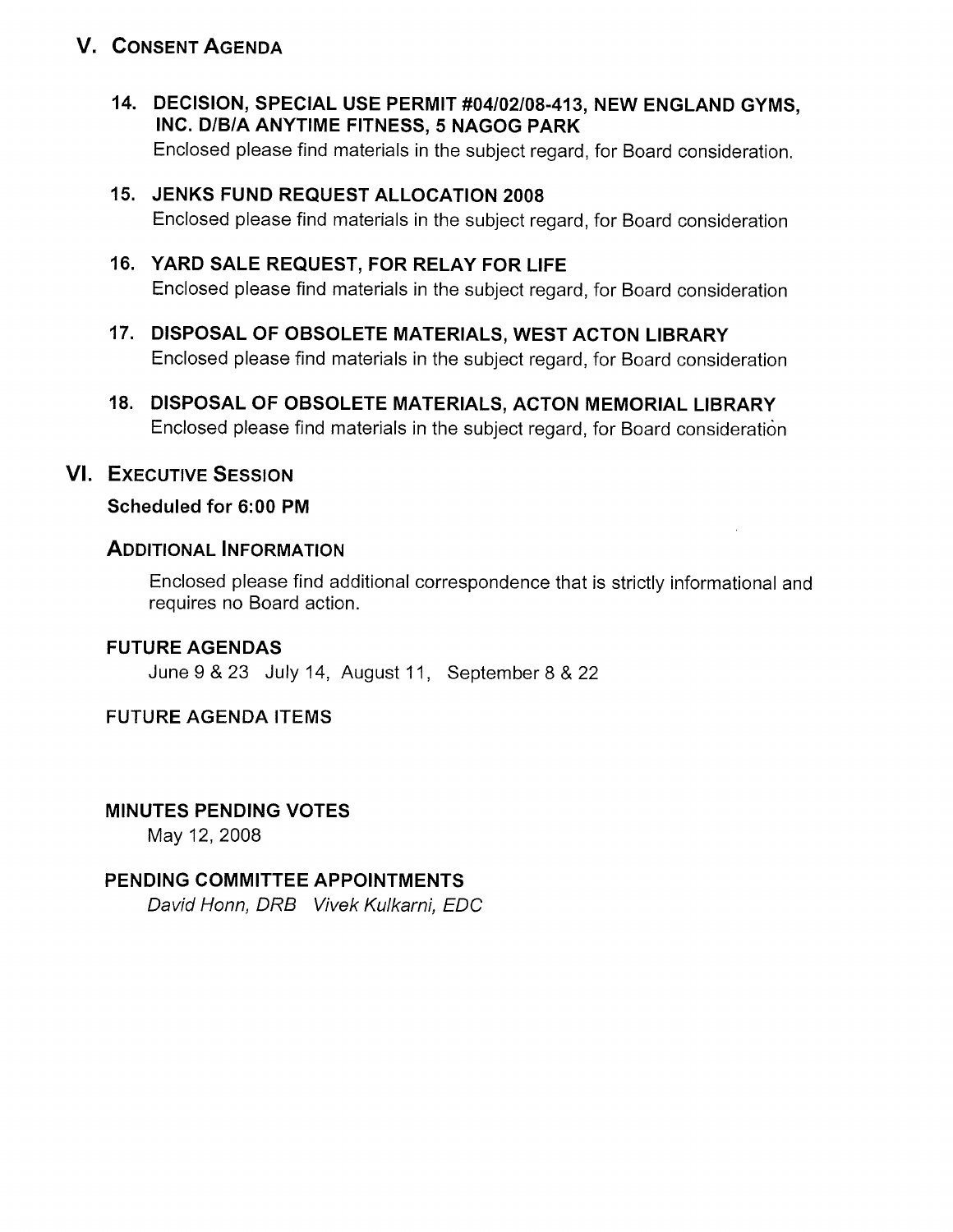# BOARD OF SELECTMEN AND SEWER COMMISSIONERS' MEETING

# May 19, 2008 Acton Town Hall, Faulkner Hearing Room 7:00 P.M. Special Executive Session at 6:00 p.m. Room 121

Present: Lauren Rosenzweig, Andrew Magee, Paulina Knibbe, Peter Berry and Terra Friedrichs;. Town Manager Ledoux was present. Recording Secretary; Christine Joyce. The meeting was televised.

# CITIZENS' CONCERNS

None

### OPERATIONAL MINUTE

Steve updated the Board on the status of the HR Director search. He will be interviewing the top candidates this week. He is working on the job description for the Social Worker Position. He is also working with Water District about their use of our CTY. He has begun Collective bargaining with the unions.

### PUBLIC HEARINGS & APPOINTMENTS

#### AUTOPLEX, II, LLC, 60 POWDER MILL ROAD, SITE PLAN #02/19/03-388 CONTINUED **DISCUSSION**

Mark Donohue said he feels the ramp decision is in the Board's hands. He said Mr. Bertolami is part owner of each property and does not want the ramp on the 56 Powder Mill Road site.

Andy asked about the letter Allen Curhan sent us saying there was more than one owner. Andy asked about the LLC's and Mr. Bertolami said there were two LLC's. Andy asked about mixed owners. Mr. Bertolami said yes it was mixed owners. Andy asked about the pictures and ramp area photos. The wall looks like it is a foot raised above the pavement. Andy asked about the grading of 60 Powder Mill Road. Mark spoke about the sloping for recharge area and it was mandated it be sloped. Andy said the ramp was there in the original decision. This would have been obvious when the site was prepared.

Peter had questions about the letter from Mr. Bertolami's Attorney, Mr. Curhan, and its content. It means that Mr. Bertolami has had, a difficult time leasing the property and the ramp is in an awkward location and could limit the parking on the 56 site. Mr. Bertolami noted that they can get approval to demolish the "Doll House" and after the waiting period is over it can be taken down.

Mr. Bertolami spoke about the condition of the buildings and the Town Planner's letter that originally it referred to the height of one to two feet. The Town Planner said he had no comments.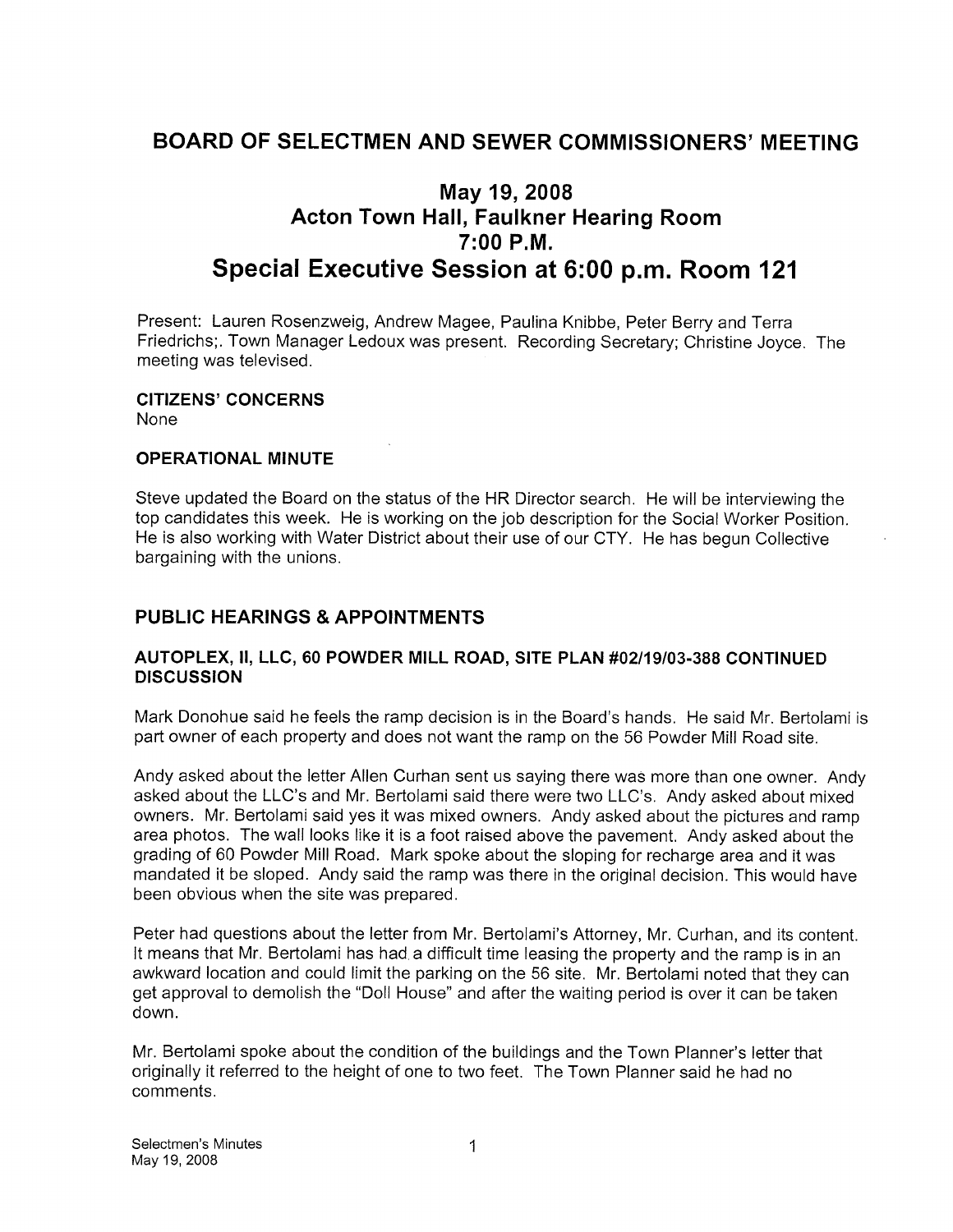Stephen Anderson wanted to correct the statement made, according to the Secretary of States Office; the owner of 56 and 60 Powder Mill is the same for both properties and has been renamed Autoplex Ill.

Mr. Bertolami said that the Law does not permit minor children on a LLC.

Roland spoke about the lots being connected so you keep traffic off the street.

Terra asked if it was our option to require the ramp or not. The original plan had the connection. She asked if we wanted the ramp. Lauren said that it was for safety.

Chief Craig explained his position on this. He got involved when the grade between the sites was high. The Building Commissioner asked that the department heads speak about this. The ramp was agreed upon and designed and was part of the site plan. Chief Craig was approached about not building the ramp and he felt that the Fire apparatus can not turn easily. Chief Craig's recommendation that the ramp would be advantageous for Fire Protection use.

Andy said the applicant offered a hydrant. Chief Craig said that it is not relevant to the discussion and does not address the access or turning needed for fire suppression.

Terra asked if there were other properties in town owned by Bertolami that could be improved. 56 Powder Mill Road cannot be lower and it has to drain to the recharge area.

Lauren asked about the other site, 56 Powder Mill Road. There used to be a use, but the Doll House is now vacant. We have not had a site plan for 56 for parking and see that site more of the problem. She would like to see a temporary gate to be opened if necessary. There cannot be cars in the way to obstruct them in putting out a fire. Mark said they offered to mark the fire lanes at 60 Powder Mill Road. They could be ticketed by the Police if they park there.

Paulina asked the likelihood that he will need to raise the level to get the recharge on that site. Mark said that it is paved at this point. They have a storm water management system approved by Conservation and the system could be adequate and discharges to the Assabet River.

Mark felt he could provide a fire access lane to get to the rear of 56 and 60 Powder Mill Roads. 60 has fire suppression and 56 does not

Terra asked about a stair way from 56 to 60 Powder Mill Road.

Mr. Bertolami suggested a pre-cast stairway be installed and would be more than happy to do that if the Board would approve. Chief Craig asked about safety on the site using stairs in the winter.

Andy was unclear as to the early ramp history. Mark wanted to meet with the Chief, Town Planner and to come to an agreement.

Andy would like to see an historic restriction on the "Doll House" and the Mill building.

Mr. Bertolami said on the original plan the ramp was not for fire access; it was a 10 foot wide ramp to have friendly crossing from one site to the other. Mr. Bertolami noted if anyone tried to build out this parcel (56) they would be crazy. He needs to know what the Selectmen want.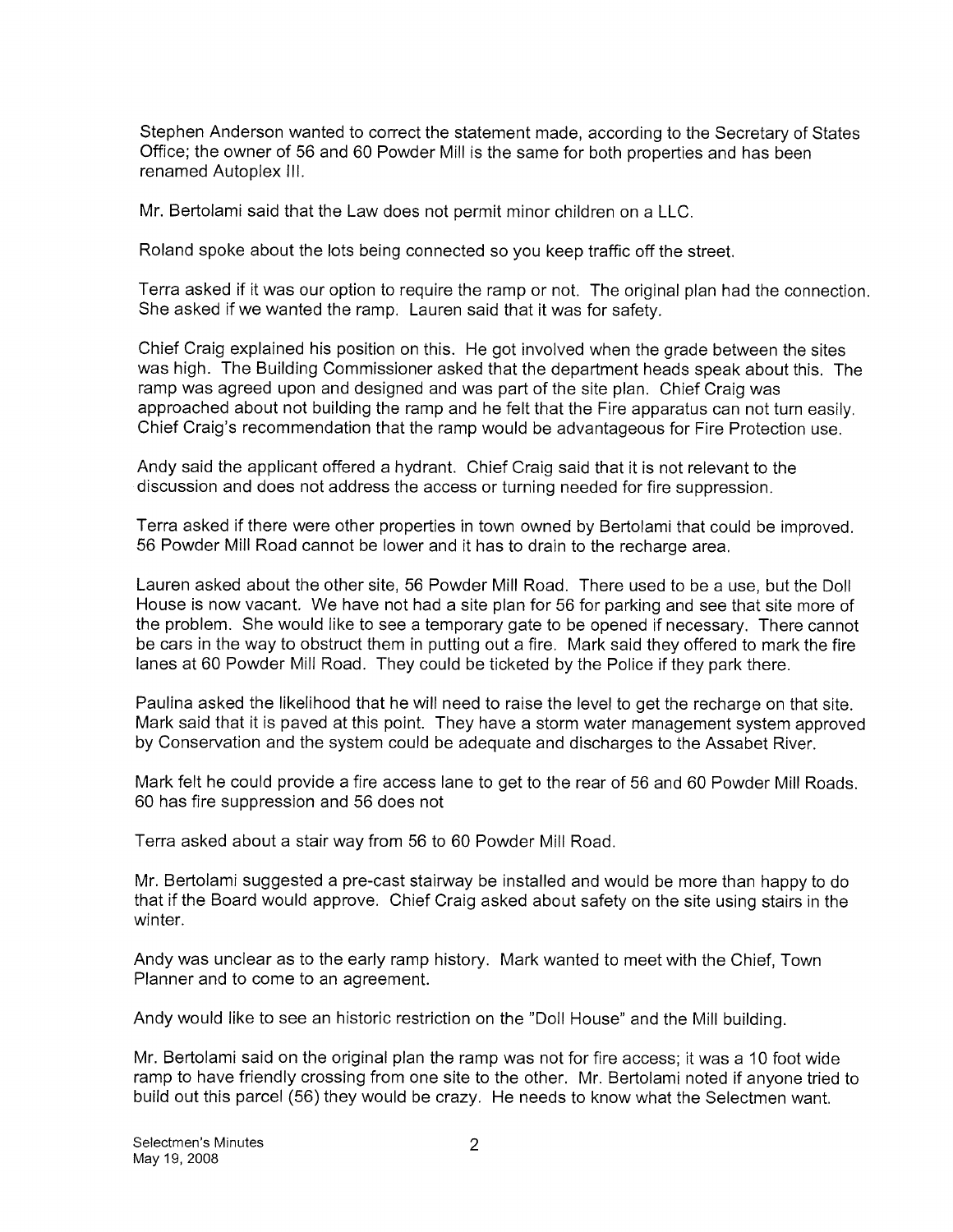Roland said we need to look at closure at whatever you decide that is it. Adding a ramp later was not going to work. The Fire Chief needed to make his concern known at the Site Plan review process with staff.

Stephen Anderson said either stay with the decision or ask to amend.

Andy spoke to the stair case issue. He does not see a two person stairway. Rather there would be 5 foot wide platforms with 9 inch steps and landscaping. He sees it as a whole side yard of stairs and platforms. Roland said a staircase requires ADA compliance and handicapped accessible.

PETER BERRY -Moved to close the meeting and to take under advisement. PAULINA KNIBBE - second. UNANIMOUS VOTE.

Andy felt we should be clear of the mitigation Mr. Bertolami is offering. Stairs, preservation of the "doll house" and if the applicant is comfortable in the board discussing this. Mr. Bertolami noted the stairway and hydrant as mitigation he had offered.

### CHARLOTTE SAGOFF MEMORIAL AWARD UPDATE

Mary Michleman spoke about Charlotte and her background and service to the community. They have a plan for a small garden area to the left of the entrance to the Memorial Library. This will be completed with donations.

Peter asked about the construction of the site. Mary said it is a private project and they have four quotes and have begun fundraising. No public funds will be used. Andy asked about the design. Tom Tidman did the drawings. They will be donating it to the town upont completion. They do not need to go before the HDC. Terra said that she felt it did need to go. ANDREW MAGEE - Move to support and endorse this project. TERRA FRIEDRICHS - second. UNANIMOUS VOTE

### NORTHEAST GROUNDWATER AREA DESIGN PLAN, W.R. GRACE

Mary Michleman spoke about the groundwater in the northeast area. She outlined the status of the plume and its movement towards and under the residential neighborhood. Grace has done some modeling and felt that BOC Gases has had spills and the DEP process for mitigation is on going. Mary noted that we have until June  $5<sup>th</sup>$  to comment. Jim Okum is our Consultant. He asked for real time field testing to be done. Mary felt it is a good idea. It was noted that we work together for something that might benefit both parties. She was pleased that the town is weighing in with comments.

Doug Halley noted TC comments #4. Andy asked Mary to put on the cross section slide. Andy noted he is stunned by the area for pumping  $-$  it is not in the plume. Outwash is where the town wells and contamination from BOC are located. Glacial Till water doesn't flow as easy. He questioned the Geo Tran's presentation of the cross section slide.

Andy discussed the letter and Item 4. The town recommends the government clean up proceed so that each site is properly addressed and that both contamination areas are cleaned up. This may require that Grace control groundwater flow at the BOC site by creating a capture zone at the BOC site.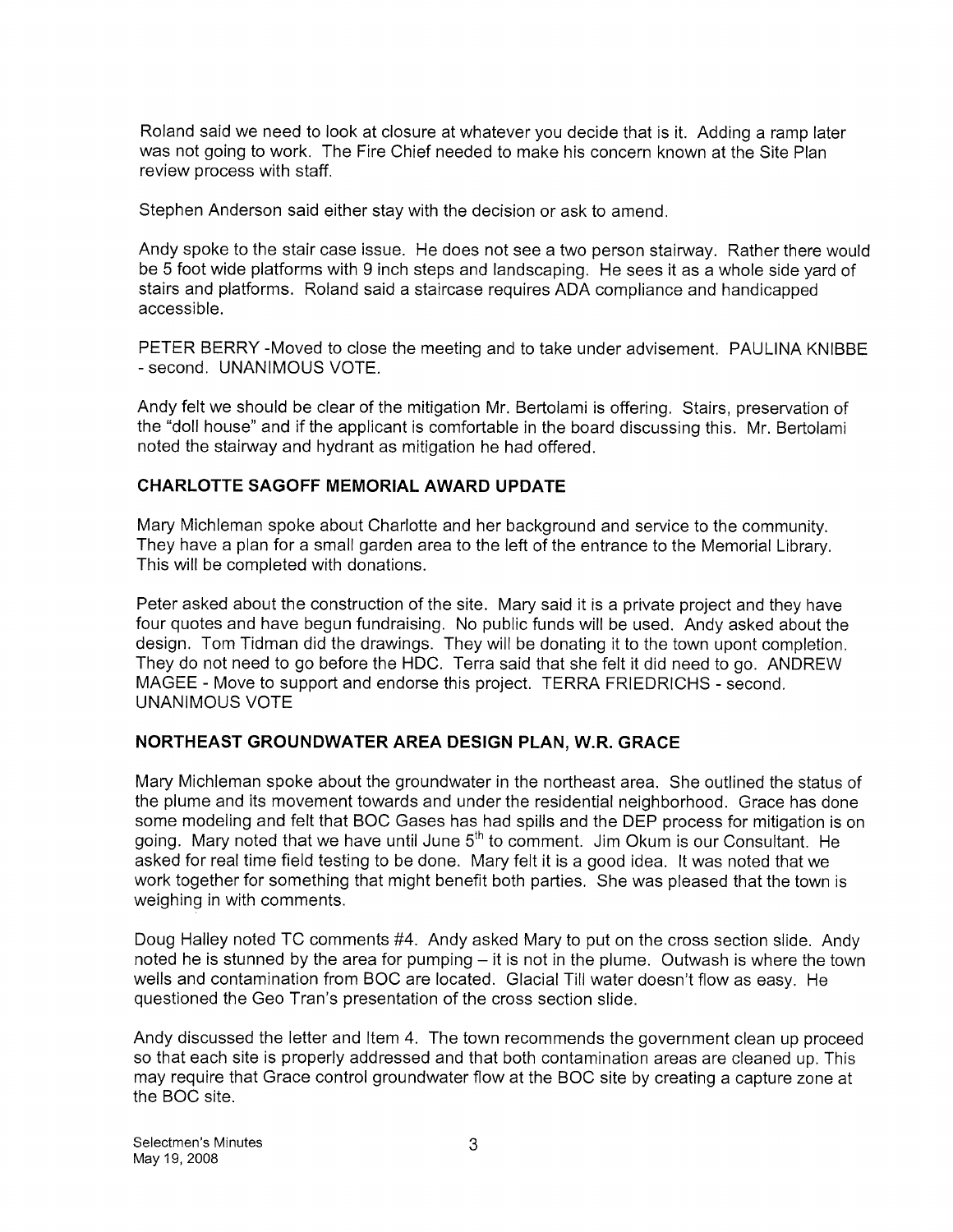Doug Halley said he felt that Andy had it right. No interference with both clean ups. Steve felt that he and Doug could draft a revised letter for Board signature. They were asked to make the language stronger with the direction given by the Andy. PAULINA KNIBBE — Moved to authorize the letter to be drafted with inclusion of stronger language. ANDREW MAGEE second. UNANIMOUS VOTE

### IDLING REDUCTION POLICY

Doug Halley spoke about the grant application we received regarding idling. We received the materials to support a program and the BOH has looked at a policy to bring before the BOS to adoption. Doug displayed the signs that will be placed at the school and Commuter Parking Lot. They will be having people sign pledges. Lauren felt this program will raise awareness. Paulina spoke about the materials; it is the policy of the Town of Acton and the following plan has been designed to implement the policy.

Lauren asked if Chief Widmayer had seen it. He will discuss this with him.

ANDREW MAGEE — Moved to approve the policy incorporating Pauline's addition. TERRA FRIEDRICHS - second. UNANIMOUS VOTE

### SEWER CONNECTION ALESBURY'S OF 22 HIGH STREET

Bill Alesbury and his family have lived in the house for 29 years. The house is operating with a cesspool. Bill noted that were taken off the original sewer list. They have maintained the cesspool and are compliant. Fenton was asked to build a sidewalk and Bill wants to connect via Fenton's connection. He is willing to work through this. The development of Faulkner Mill was put into suspensation and paused. Mr. Alesbury wanted to know if the vote could include the other properties. The piping would be installed under the sidewalk. Lauren noted the meeting to get the history on the project. Andy said that we have a limited excess capacity at the Adams Street facility. They have been petitioned by the folks on Spencer/Tuttle and West Acton Business owners for sewer relief. WRAC has looked at the capacity. Andy noted that Mr. Alesbury is not the first to come before the Board; this is different and is like a mini priority area. The opportunity is before us right now as the streets are torn up and they will take on the expense of installing the pipe. Andy noted that we don't know how much set aside we have and if we find the use is less than expected the numbers could change. There may be capacity in the system in the two to five year time frame. Mr. Alesbury has two weeks to capture the pipe installation during the current construction.

Paulina noted that it would be low pressure with a grinder. Paulina noted the other properties that may want to sign in; Bill thought that maybe him and one other neighbor currently. Paulina asked the Town Manager if we would be charging betterments to all three, yes if the pipe is going by their houses. But the privilege fees could be waived under the Sewer Bylaw.

Terra wanted some type of control over the character of South Acton. Would Mr. Alesbury be willing to do that? If we grant the sewer line extension and put a deed restriction that it will be a single family? Mr. Alesbury said he would do that.

All three homes have cesspools. Lauren spoke about Sylvia Street request and the issues around the denial of their request. The conditions are different. Andy said that they discussed Alesbury and Sylvia Street issue today. Currently Silva Street residents have working Title <sup>5</sup>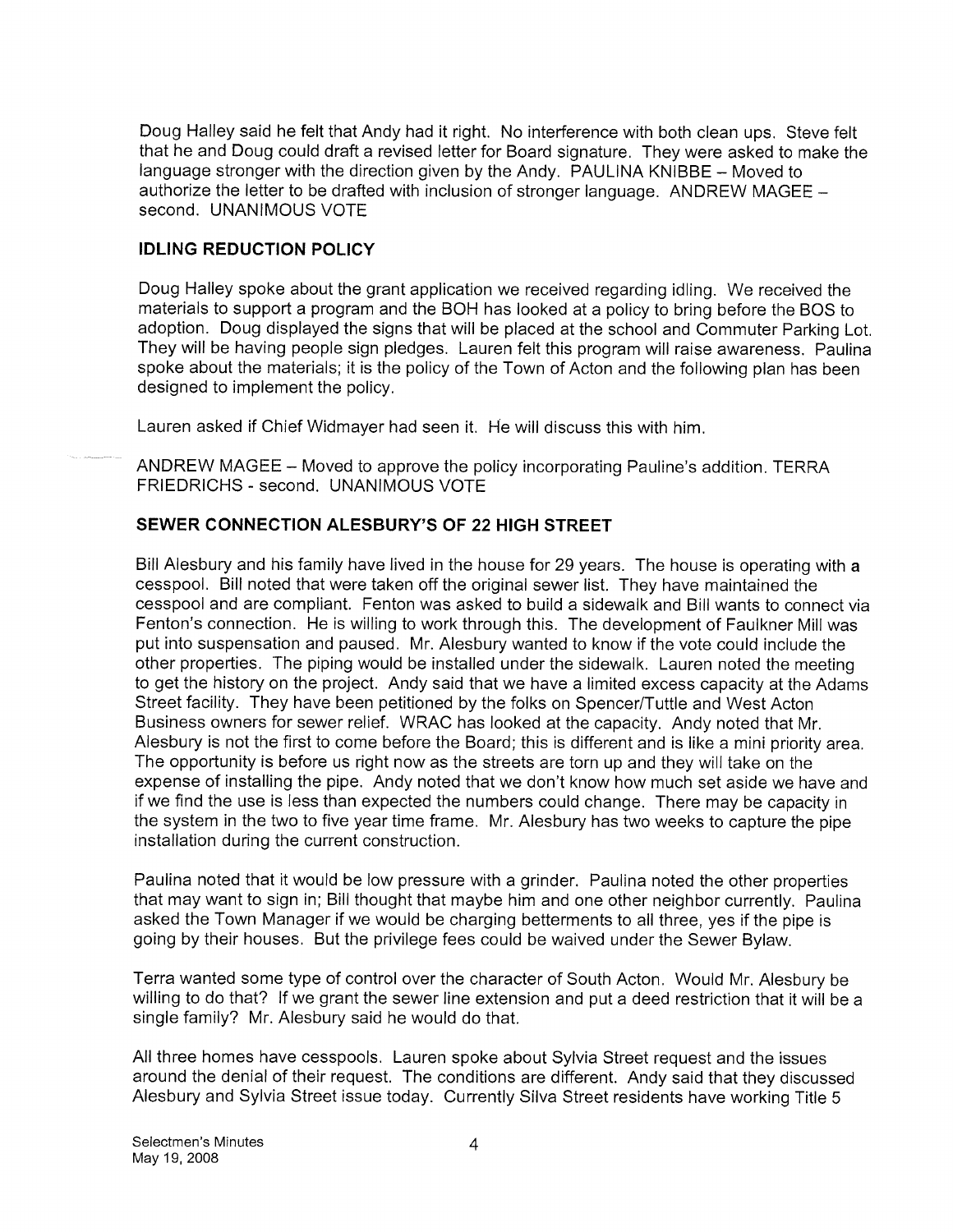septic systems — not cesspools. Every case is unique and is it unique enough to approve, 3 homes on cesspools are to be served. septic systems – not cesspools. Every case is unique and is it unique enough to approve, 3<br>homes on cesspools are to be served.<br>Lauren felt we should take this to Counsel and visit again on the 9<sup>th</sup>. Mr. Alesbury will c

with Mr. Fenton on his construction schedule.

TERRA FRIEDRICHS - Moved to ask Counsel about the possibility for restriction so that no homes would be torn down and the reservation of capacity. ANDREW MAGEE — second. UNANIMOUS VOTE.

### ALEXAN CONCORD 40B

Steve wanted comments from the Board and we have begun a peer review of Alexan's Traffic report. We need to present items to ZBA. Special Counsel James Shay has left the law firm. Steve said that they have interviewed law firms and asked that the MacGregor law firm be assigned to support the Board of Appeals. The ZBA wants to have the BOS input. Roland said they would like to hear from the BOS on their recommendations and questions that would give them direction. They want to hear from departments and know where the rest of the Town stands on this issue. Comments have drafted and TAC will be revising and update their comments. Roland said the Planning Dept. and the Planning Board have agreed to have Roland draft them and he noted TAO will be submitting changes.

Peter Berry noted that no building would be in Acton but the access would be through Acton. The project has no precedent of any buildings in Acton. Peter spoke about the a legal ruling where no units where in the Town but the traffic would be in the town. The developer had to contribute toward the 10% housing to the town that did not have the construction in their community. Peter said he does not think we need to tell the ZBA how to vote. Peter noted what mitigation would be required. The applicant would need to build up Sudbury Road to a safe street. Mitigation for traffic should be in addition to what we might ordinarily approve, such as sidewalks on Powder Mill Road and High Street. Peter does not think this will be approved on June 10<sup>th</sup>. Steve Ledoux asked if the Board would go along with the first task to look into that with the Special Counsel. Concord supports this development and feels we should look to working together. The main access is off Forest Ridge. Concord has property on that road. Peter urged a more regional approach and suggested the Steve talk to Chris Whalen about this. Lauren wanted to begin to meeting with Concord and other towns and the developer. Andy felt we authorize the Manager to hire McGregor ANDREW MAGEE — Moved to authorize the Manager to hire McGregor as counsel to the ZBA for the upcoming 40B project, in Concord. PAULINA KNIBBE — second. UNANIMOUS VOTE.

Steve Noon said that Fin Com did comment to the ZBA. They could see potential costs and they did not see why we would even consider it. We would get nothing.

Paulina said that they had offered us a light at Powder Mill, but we don't need a light, and we would not need a light if they did not build. Paulina feels we need a higher level of mitigation. The traffic would be acerbated on High Street and Powder Mill Road. She is not convinced that Concord has pushed fully to get the access from Forest Ridge. Paulina rejects the project as we don't get any benefit.

Terra agreed with Paulina and Acton should stop being the step child of regional projects. She doesn't feel she can support this at the current level of mitigation.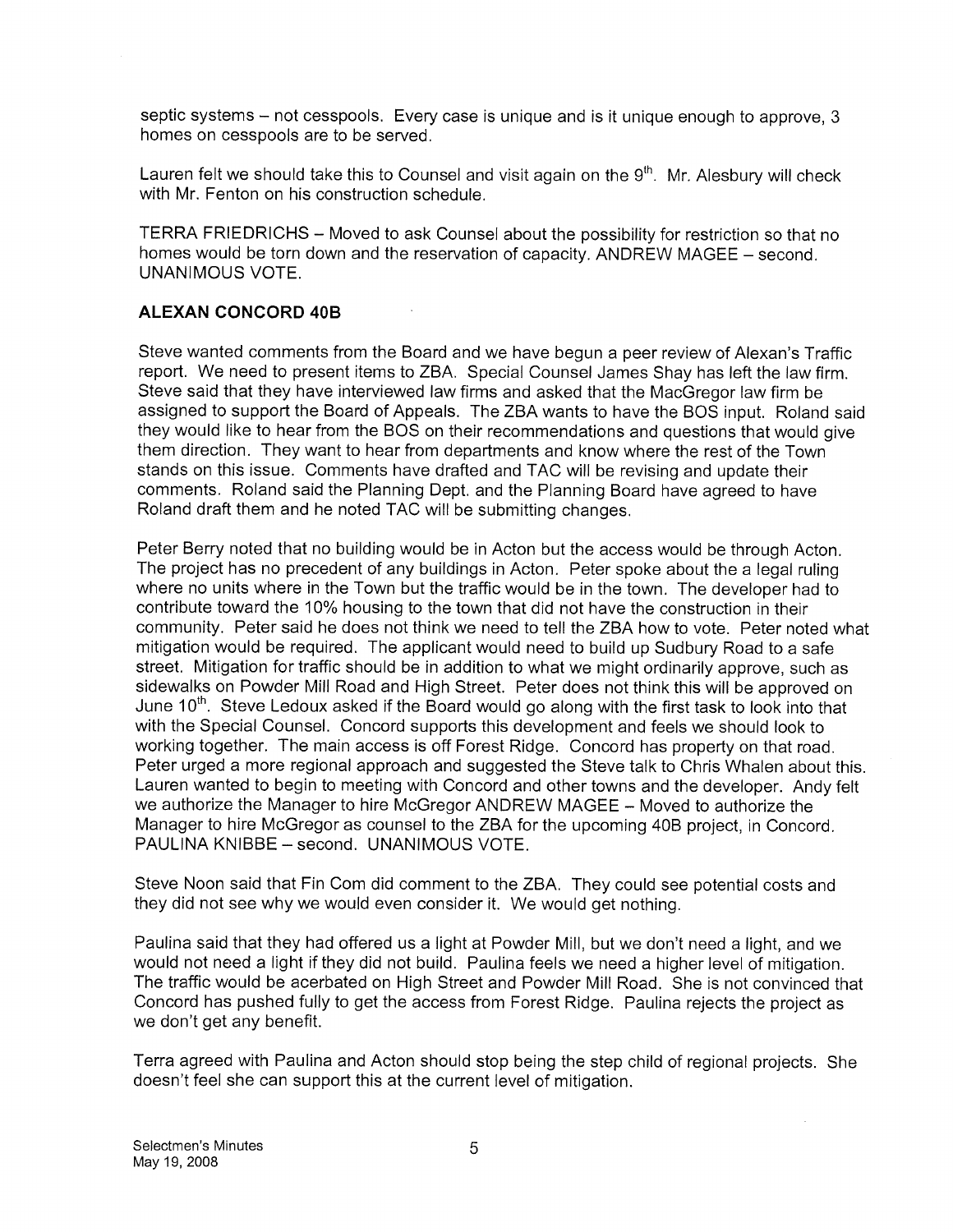Peter said Concord will have the impact of schools and we don't have it, we have impact from traffic. If ZBA says that the applicant has a right to a comprehensive permit there is a limit you can get from them. The developer can cancel if the project unprofitable. Peter said that they have the right to deny it. The developer may be able to build the 300 vs. 350 units.

Terra said that traffic is discussed in the Master Plan and we need to consider it.

Andy said that he agrees with what is said. Steve Noon's comments while saying no, but it does not get us anything. We could end up with 300 units being built and us getting nothing. If we say no, it will not be stopping the project. We need to know where the vantage point lies.

Lauren wants to see affordable housing. She would like to keep our citizens safe with required sidewalks and the making sure the secondary access is cleared and accessible.

Rob Hewitt updated the process and plans. Rob noted that Acton has hired a consultant to conduct a peer review. Rob noted that Concord has done their peer review. Rob outlined the process and completions of MEPA and a Wetlands reviews in Concord. They have several comments to Mr. Berry's comments. Lauren asked if we get peer review or we need to request it. Lauren felt we needed to get these reports. Lauren would like to see all peer reviews on the subject from Concord. They have received comments from Acton and have tried to incorporate them into the development. Rob said that all the housing and inventory count will go to Concord. They have agreed to share the affordable housing units with surrounding communities. The project is over the cap, and they would need to apply for more than 300 units. Concord has approved 350 units. Rob noted that sidewalks to Route 62 and additional sidewalks along High Street needing to be addressed, and will consider additional mitigation. Rob said they will offer some mitigation to Acton's Affordable Housing Committee as additional supplements and will continue to review this.

Rob noted one of the benefits to Acton is a portion of the site (low area) that would not be built on. Emergency Response Command would be able to use their building if their primary site was not accessible. Sudbury Road is operating poorly at this time ;, they will have to rebuild that road and make it safe for our citizens.

Paulina noted the discussion of putting a restriction on your site so that if another 40B cannot use Sudbury Road. Rob said that he was still agreeing to it.

Lauren noted it is a regional project we want legal counsel look into this and we would like mitigation in the form of sidewalks and to keep residents and safe to pedestrian traffic. Contribution of either units or money for affordable and a secondary access that will be kept plowed and we would prefer a second entrance.

Peter spoke about the need for 4-5 emergency access points with the Concord Fire chief. Peter asked about the sidewalks on Sudbury Road. He said that they are critical and must be provided.

Lauren asked the Town Manager to draft a letter to ZBA before the next meeting.

### SELECTMEN'S BUSINESS

### WEST ACTON BUSINESS SEWER PETITION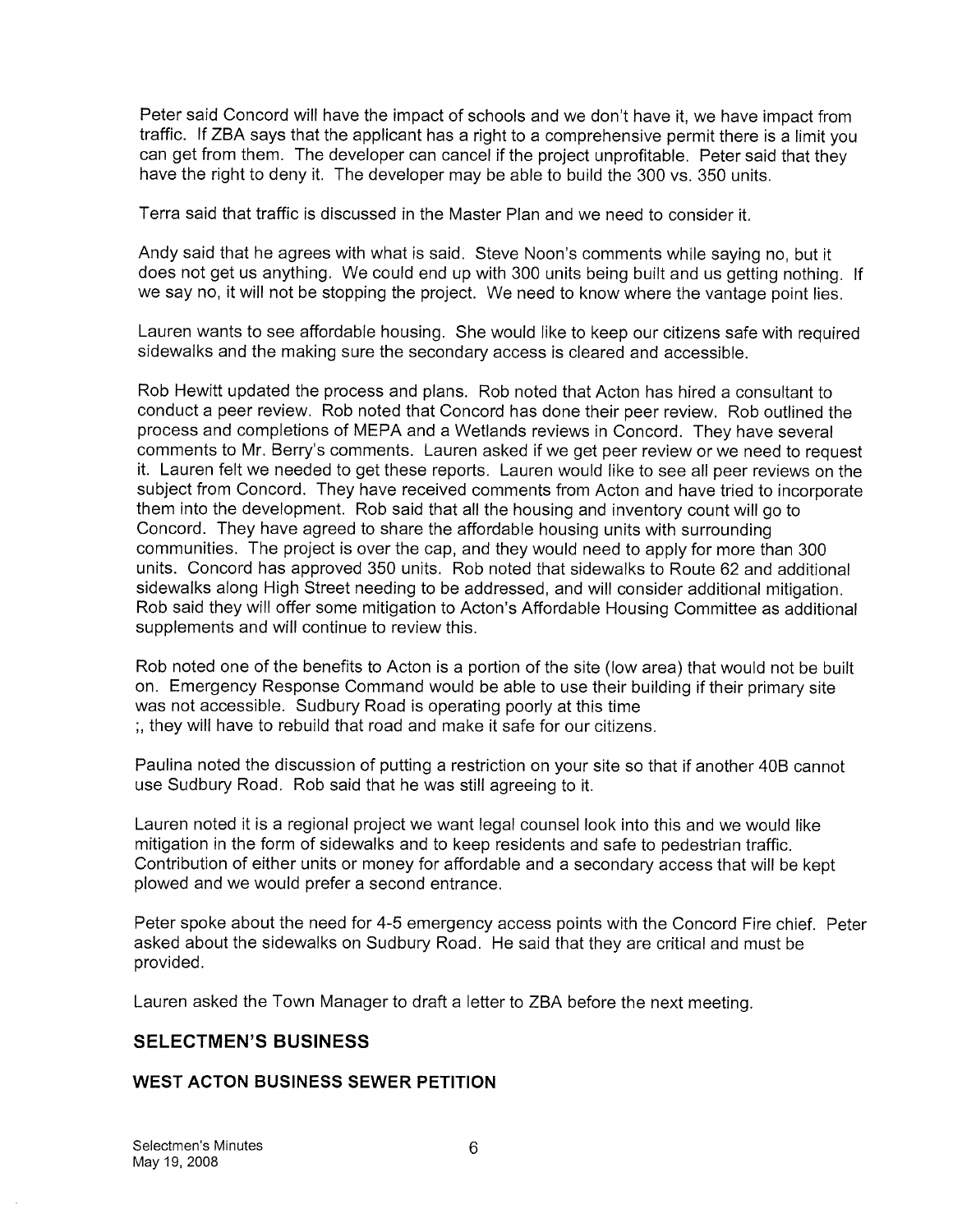Andy said this goes to the issue earlier on High Street. The WRAC meeting was well attended by Tuttle/Spencer residents and Business Community in West Acton. There is no proposed extension at this time. Rick Gordon would like to grow his business with more seating or outdoor café seating, but they can't because of the lack of town sewer. He was concerned with the possible repair and replacement and the effect on their site. He said that there are other business people who want this connection.

Terra agreed with their concept, but she wanted to make sure residents were given consideration.

### DISCUSSION OF GREEN TEAM

Lauren outlined the need for the green team and to be mindful of impacts we make on our environment.

Lauren asked the Board if we should appoint a Town Committee. Andy asked them to think about doing this as a town committee and we create a committee appointed by the Board. Andy felt we need an advisory committee to sort out the environmental issues and bring action items forward. We have the talent in town who are forming their own committees, and he feels we need to create an Advisory Board.

Jim Snyder Grant is one of the people who will be coming together over environmental issues in Acton. Jim said we need a scope for a committee and he feels we need a network of concerned people who are talking to people.

Lauren noted her attendance at a Green Meeting sponsored by Niki Tsongas.

Bernie Kosiki, representing himself, agreed with Jim's comments and the need to have either a private or public committee.

Paulina asked them if it is your goal to change behavior of individuals or change the behavior of the municipality, such as replacement of street lights, anti idling of town vehicles. You will be more effective in getting this done and we need a sense of a priority if we appoint a town committee.

Lauren asked them to report back to the Board after their meeting tomorrow night. Andy said that we have smart people in town and give us the priority list

### WRAC UPDATE/DISCUSSION OF SELECTMEN'S REPRESENTATIVES

Lauren said that she felt she could not participate in WRAC and she asked for the appointment of Selectman Friedrich's as the second Selectmen to the Committee. ANDREW MAGEE — Moved to endorse Selectman Friedrichs as the second Selectman on the committee due to Lauren's resignation. . PETER BERRY —second. Lauren will be resigning from WRAC immediately. UNANIMOUS VOTE

Andy reported and noted that WRAC will have a short meeting on Wednesday and have lost some time because of quorum issues associated with Alien Nitchelm's resignation and no assigned School Committee representative.

Andy said that WRAC has reached the point where it may need to hand some things back to the Board of Health. He will prepare a report to the Selectmen on what they have done. He noted